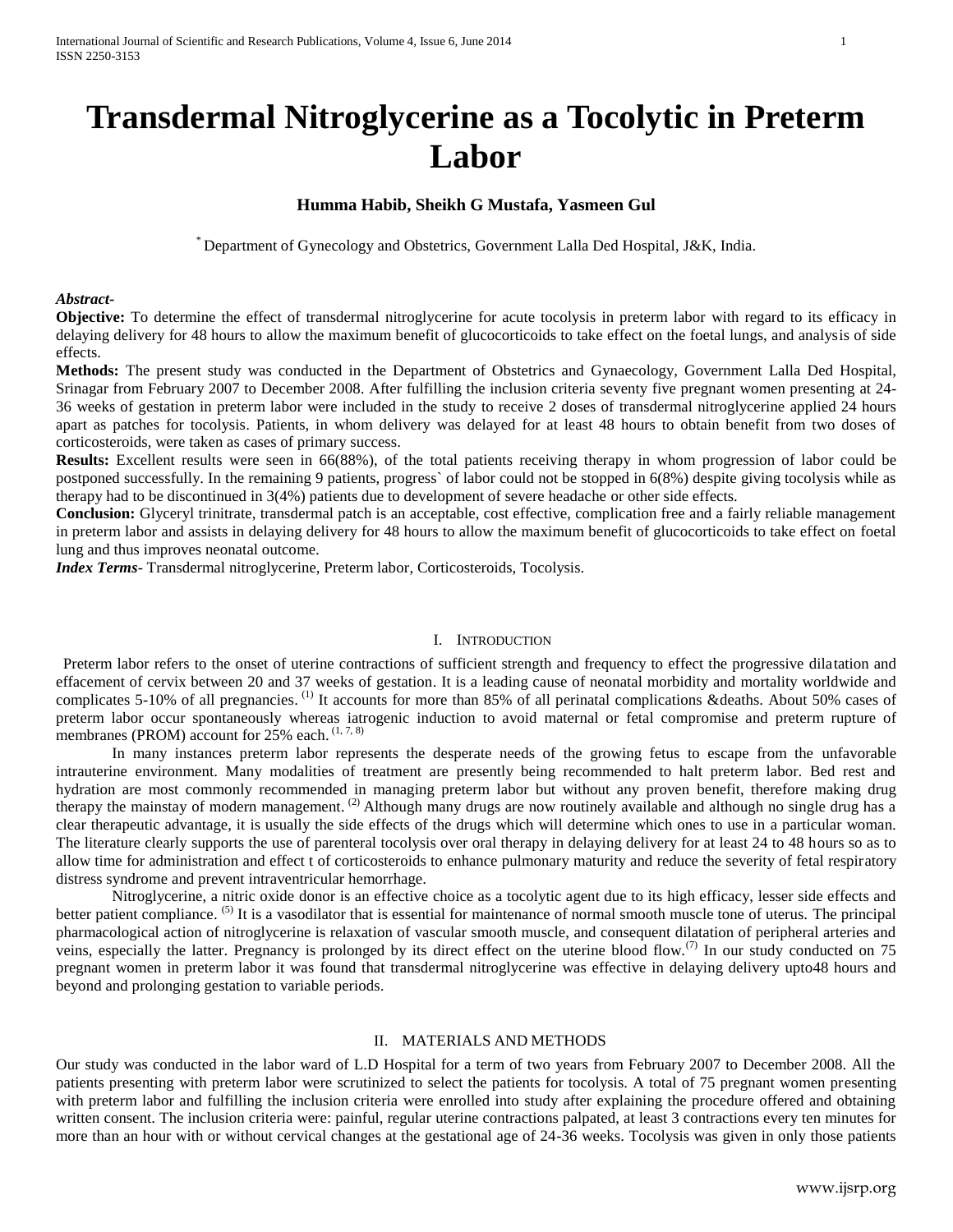where maternal or fetal benefits outweighed the risks/side effects of tocolytic drugs and there were no medical or obstetrical contraindications to use of tocolysis.

The exclusion criteria were: multiple gestations, obstetric hemorrhage, fetal anomaly, gestation  $\langle 24 \text{ or } \rangle$  = 36 weeks, chorioamnionitis, fetal distress and intrauterine death, and uterine anomalies like bicornuate uterus or uterine fibroids, hypersensitivity reactions, hypertension or diabetes.

Successful tocolysis was described as continuation or pregnancy for at least 48 hours after the tocolytic therapy allowing time for corticosteroid administration to accelerate fetal lung maturity whereas failed tocolysis was described as delivery occurring within 48 hours or discontinuation of therapy due to development of intolerable side effects.

Patients in the study were admitted with strict bed rest to the labor ward. At the outset of treatment maternal and fetal measurements were recorded every 15 minutes during first two hours followed by hourly recording while patient remained in the ward. After the pelvic examination was completed, the patient was placed in the lateral recumbent position and externally monitored for fetal heart tones and contractions. Intravenous boluses of 500 ml of normal saline was infused as a protective measure against the hypotensive effect of nitroglycerine and diminishes the contractions of an irritable uterus and help to differentiate this condition from preterm labor. Once the diagnosis was confirmed and basic investigations obtained, tocolytic therapy was initiated as 10 mg nitroglycerine (Nitroderm TTS) patch was applied directly to the skin of the abdomen. If after one hour there was no reduction in contraction frequency or strength, an additional patch was applied. Not more than two patches (2mg) were to be worn simultaneously. Mild headache was treated with paracetamol. Patches were kept in place for full 24 hours, at the end of which they were removed and women reassessed.

The primary outcome measure of this study was delay in delivery for at least 48 hours to buy time for administration of two of corticosteroids(betamethasone 12mg intramuscularly, repeated in 24 hours) to improve foetal lung maturity.

## III OBSERVATIONS

Our study included 75 patients with preterm labor once they fulfilled the inclusion and exclusion criteria. In the study group n, the gestational age ranged from 26 to 36 weeks with a mean gestational age of 31.96±3.02 weeks. The age of participating subjects ranged from 18 to 37 years, with a greater majority of patients in study group in the age group of 21 to 25 years (40%). Primigravidas formed the major segment comprising of 47(62.66%) out of a total of 75 patients. In the study group the mean cervical dilatation was seen to be 1.28=0.67. (Table 1)

## **Baseline Maternal Variables (Table 1)**

| Maternal Age(years)        | $21 - 25$      |
|----------------------------|----------------|
| Gestational Age (weeks)    | $31.96 = 3.02$ |
| 0                          | 47(63%)        |
| >1                         | 28(37%)        |
| <b>Cervical Dilatation</b> | $1.28 = 0.67$  |
| <b>PROM</b>                | 27(36%)        |

## **Outcome of tocolytic therapy with Transdermal Nitroglycerine Patch (Table 2)**

|                                                          | Number of<br>subjects $(n)$ | Percentage $(\% )$ |
|----------------------------------------------------------|-----------------------------|--------------------|
| Pregnancy Prolongation beyond 48 hours                   | 66                          | 88                 |
| Failure of therapy                                       | 6                           | 8                  |
| Discontinuation of therapy<br>(intolerable side effects) | 3                           | 4                  |

Preterm rupture of membranes was the most common cause for initiation of preterm labor which was present in 21(28%) subjects. More than 59 (78%) subjects did not have any previous history of abortions while only 7(9%) had 2 or more abortions in the past. A review of other associated conditions in provided in table 2.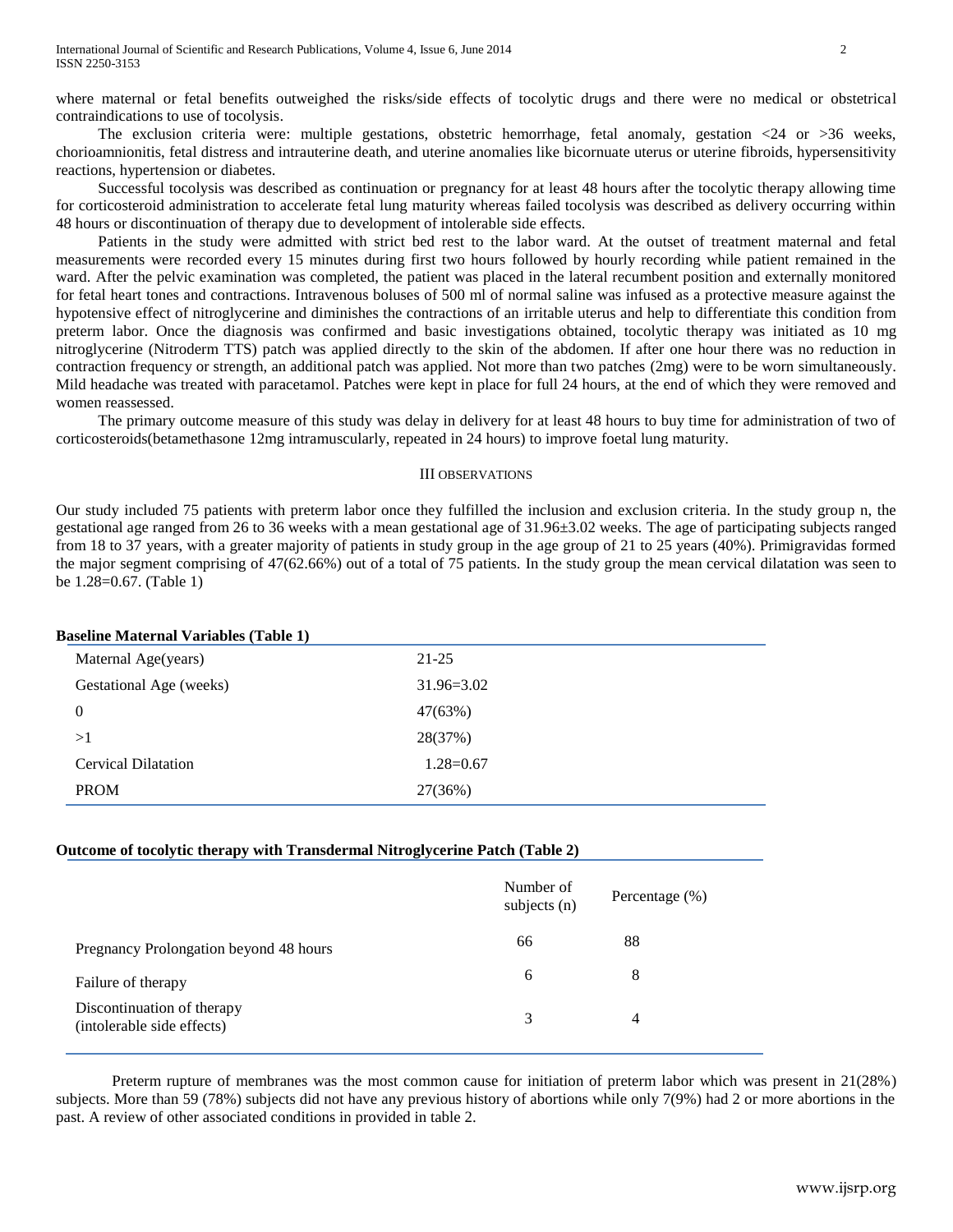The progression of labor could be postponed successfully for more than 48 hours in 66(88%) out of 75 patients in the study group. The delay in delivery time was desirable for administration of two doses of betamethasone given 24 hours apart to improve neonatal outcome. In 6 patients the progression of labor could not be stopped and they progressed towards delivery or needed alternate tocolysis. Table 3 shows an overview of side effects or nitroglycerine therapy. The major side effects of nitroglycerine therapy were headache in 33(44%) and hypotension in 21(28%) subjects. In 2 patients therapy had to be discontinued due to development of severe headache or hypotension (table3).

#### **Side effects associated with tocolytic therapy. (Table 3)**

|                          | Number of<br>subjects (n) | Percentage (%) |
|--------------------------|---------------------------|----------------|
| Headache                 | 33                        | 44             |
| Hypotension              | 21                        | 28             |
| Light headedness         | 6                         | 8              |
| Nausea/vomiting          | 6                         | 8              |
| Rash                     | 9                         | 12             |
| Chest discomfort         | $\boldsymbol{0}$          |                |
| Fetal heart rate changes |                           |                |

## IV CONCLUSION

Incidence of preterm labor is quite high in our country  $^{(2)}$  compared to developed countries (11% in USA)  $^{(1)}$ <sup>It</sup> has been found to be 22% in our study. Obstetricians who face such patients on everyday basis also face the dilemma of managing an established preterm labor with very few drugs with proven or equivocal efficacy which differ in uterine specificity and both maternal and foetal side effects. These tocolytic drugs inhibit uterine contractions and relax the myometrium by different mechanisms leading to arrest of preterm labor.

The aim of delaying delivery has double benefits: one is to buy enough time to administer two doses of glucocorticoids in order to reduce the incidence and severity of respiratory distress syndrome while arranging for in utero transfer to a centre with services for dealing with even extreme prematurity; and the second benefit is to reduce the perinatal mortality and morbidity associated with severe prematurity.

Nitroglycerine, a nitric oxide donor and potent smooth muscle relaxant, acts on smooth muscle by elevating cyclic guanosine monophosphate.<sup>(9)</sup> It has a rapid onset and a short duration (half-life of 2 minutes) and has been used increasingly for various obstetric emergencies including removal of a retained placenta<sup>(11)</sup>, facilitating foetal extraction during caesarean delivery; correction of uterine inversion (12) and intrapartum external version of the second twin.

## III. CONCLUSION

The nitroglycerine patch appears to be a safe, cost effective and a relatively safer method of halting the progress of uterine contractions in pre-term labour especially in low resource settings of our developing countries where advanced healthcare facility is not available to the vast majority of population. A delay in delivery for even a short period can drastically improve the neonatal outcome in these patients due to corticosteroid benefit and time gained in referral to a higher centre with better neonatal care available and thus decreases perinatal mortality.

## V.REFERENCES

1. Elliot JP. Magnesium sulfate as a tocolytic agent. Am J ObstetGynecol 1983;147:277– 84.

2. Spisso KR, Harbert GM, Thiagarajah S. The use of magnesiumsulfate as the primary tocolytic agent to prevent premature delivery.Am J Obstet Gynecol 1982;142:840 –5.

3. Abouleish AE, Corn SB. Intravenous nitroglycerin for intrapartumexternal version of the second twin. Anesth Analg 1994;78:808 – 9.

4. Altabef KM, Spencer JT, Zinberg ST. Intravenous nitroglycerin foruterine relaxation of an inverted uterus. Am J Obstet Gynecol1992;166:1237– 8.